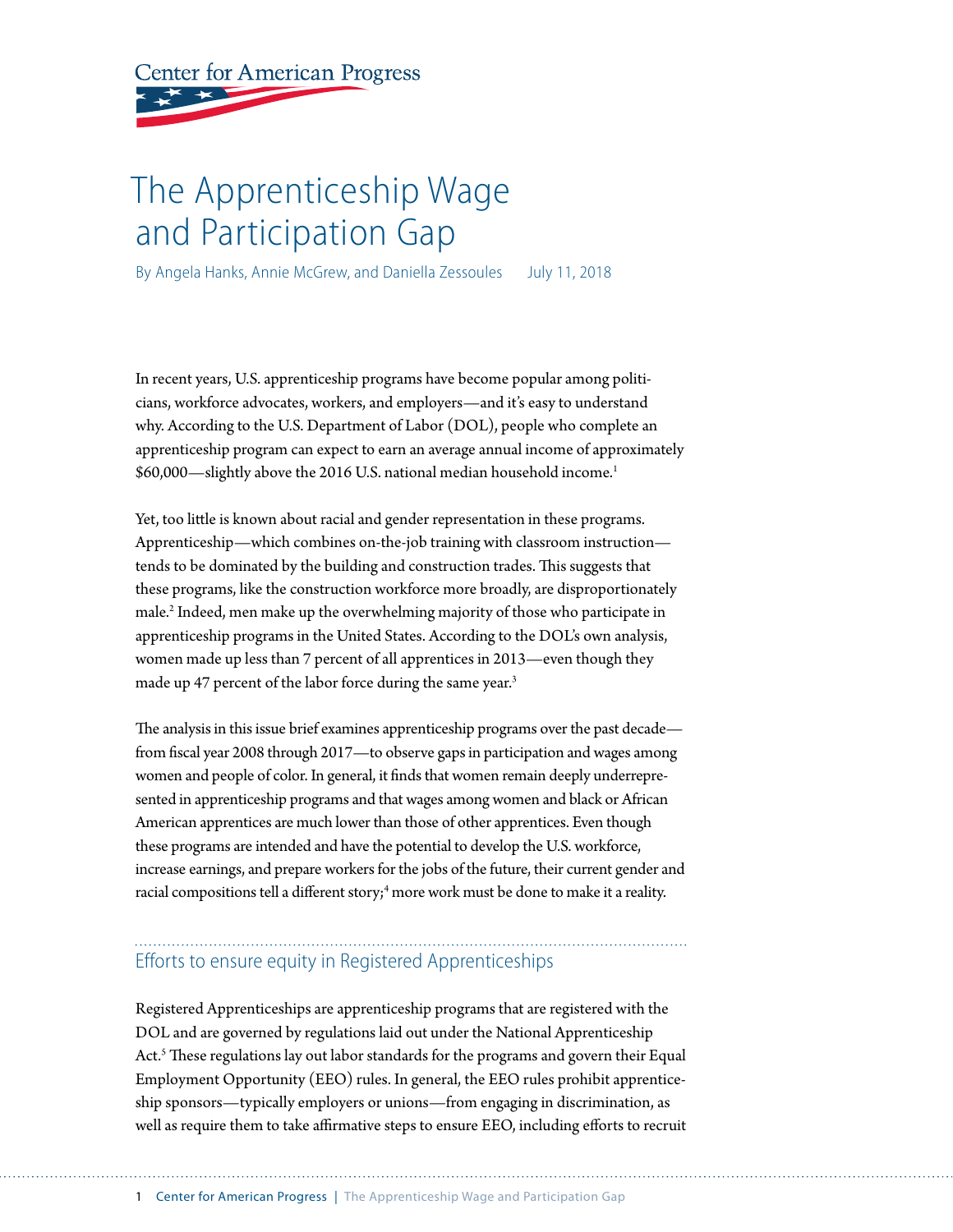from a broad pool of potential apprentices. Furthermore, sponsors with fve or more apprentices are required to develop a written affirmative action plan and conduct an apprenticeship utilization analysis to ensure that they are drawing adequately from the local pool of available workers.

In 2016, the DOL rewrote the EEO regulations—which had not been updated since 1978—to align them with existing labor standards; extend protections preventing discrimination based on age, disability status, sexual orientation, and genetic information; and strengthen affirmative action provisions. Implementation of the final rule is underway.<sup>6</sup>

At the same time, the previous administration and Congress took steps to help ensure that more underrepresented populations have access to apprenticeship programs. Between 2015 and 2017, the Obama administration and Congress invested more than \$265 million in expanding apprenticeship programs. The DOL has used this funding to support a range of expansion initiatives, including eforts to diversify apprenticeship programs.7

Some of the available funding—\$20.4 million—has been used to support industry and equity intermediaries. Equity intermediaries are tasked with providing technical assistance, disseminating best practices, and developing local and regional partnerships that will help expand apprenticeship access to underrepresented groups, such as women, people of color, and individuals with disabilities. In 2016, the DOL awarded equity intermediary contracts to four regional and national intermediaries.<sup>8</sup>

In 2018, the current Congress appropriated an additional \$145 million to support these programs. And the Trump administration's fscal years 2018 and 2019 budget proposals called for \$90 million and \$200 million in apprenticeship investments, respectively.<sup>9</sup> Yet, the Trump administration has also introduced plans to set up a parallel apprenticeship system that could undermine the current Registered Apprenticeship system. The proposal is still in development but was previewed in a report by President Donald Trump's Task Force on Apprenticeship Expansion earlier this year.<sup>10</sup> It would establish new socalled industry-recognized apprenticeship programs (IRAPs) that would be approved by third parties, rather than by the DOL. While details are still forthcoming, the task force report did recommend that Davis-Bacon Act wage requirements, as well as requirements that apprentices' wages increase over time, should not apply to IRAPs.<sup>11</sup> A parallel system with weaker labor standards and enforcement mechanisms could have negative impacts on underrepresented groups who already earn lower wages.<sup>12</sup>

## Apprenticeship outcomes for women and people of color

This brief's analysis of apprenticeship program wages and participation relied on data from the DOL Office of Apprenticeship's Registered Apprenticeship Partners Information Management Data System (RAPIDS) database.<sup>13</sup> It looks at workers'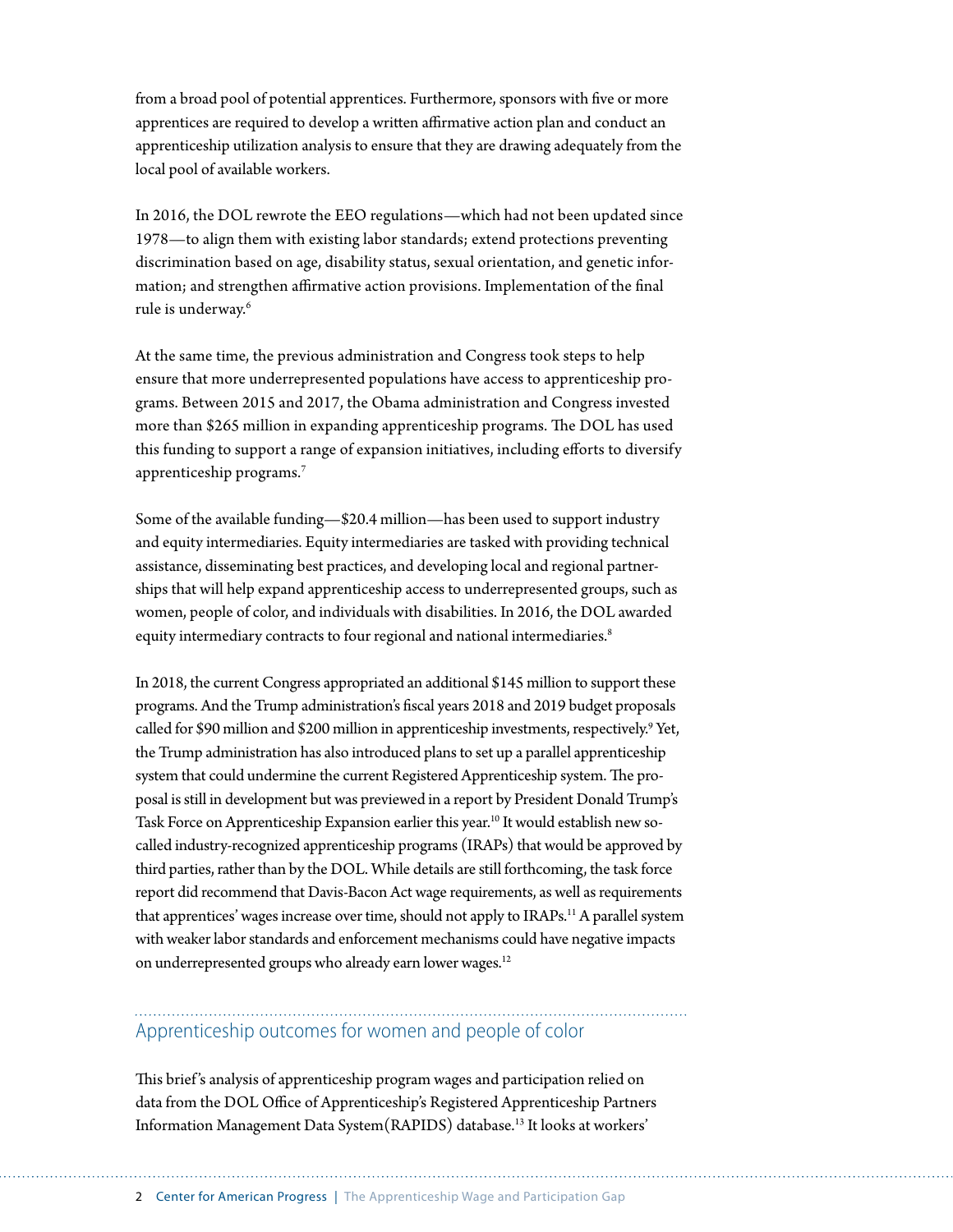participation in apprenticeship programs over the past decade, paying close atention to wages and outcomes among different demographic groups. The analysis is limited to individuals who completed Registered Apprenticeship programs.

The following sections discuss the findings in more detail.

### Women are largely underrepresented in apprenticeship programs

In 2017, 92.7 percent of those completing Registered Apprenticeships were men and 7.3 percent were women. Although women's participation has increased since 2008—when they made up just 6.2 percent of those who completed Registered Apprenticeships—the difference is lackluster at best. This puts into question how accessible apprenticeship programs are for women, who, like men, also need highpaying, relevant jobs and career paths.<sup>14</sup>

### **FIGURE 1 Women are much less likely to participate in apprenticeship programs than men** Percentage of men and women in Registered Apprenticeship programs by exit fiscal year Note: Exit fscal year data only include individuals who are exiting because they completed the apprenticeship program. Source: Authors' calculation of fscal year 2008 to fscal year 2017 data from the U.S. Department of Labor, "Registered Apprenticeship Partners Information Data System (RAPIDS)," data on fle with authors. 0% 20% 40% 60% 80% 100% 2008 2009 2010 2011 2012 2013 2014 2015 2016 2017 Female 2017 **7.3%** Male 2017 **92.7%**

### Women who participate in apprenticeship programs make far less than men

The data illustrate the existence of a substantial gender wage gap among apprentices, one that is far more severe than the overall gender wage gap in the United States.15 In 2017, among people who completed a Registered Apprenticeship, a woman made only 42 cents to a man's dollar. Surprisingly this trend has worsened since 2008, when women made 53 cents to a man's dollar. (see Figure 2) Some of this gap may be explained by the fact that female apprentices are more likely to complete their program while incarcerated than are male apprentices. More than 18 percent of female apprentices who have completed their Registered Apprenticeship are incarcerated, compared with just 7.7 percent of male apprentices. Apprentices who are incarcerated earn much less than the federal minimum wage: From 2008 through 2016, the median exit wage—afer completing the apprenticeship—for an incarcerated apprentice was just 35 cents per hour.<sup>16</sup>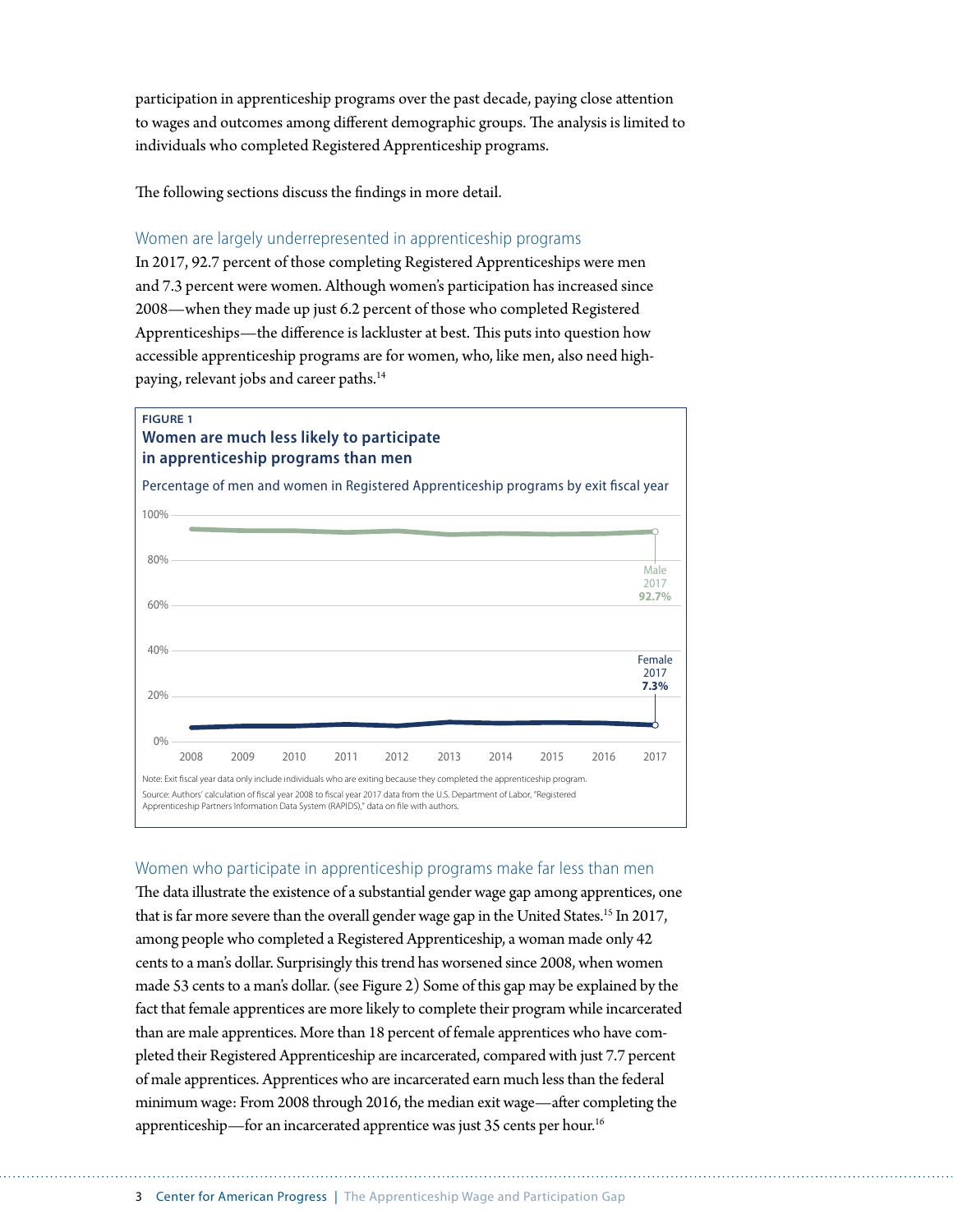

This brief's analysis also examined differences in occupations for apprenticeship completion by gender. As shown in Table 1, occupational segregation by gender is a reality in apprenticeship programs, as only four of the top 10 occupations for men and for women are the same. Additionally, the top occupations for men tend to have higher-paying journeyperson wages—wages earned by a person trained and properly recognized in a trade—than do the top-paying occupations for women. For an electrician, the top occupation for male apprentices, the median journeyperson wage is \$23.46 per hour. For a child care development specialist, the top occupation for female apprentices, the median journeyperson wage is only \$9.75.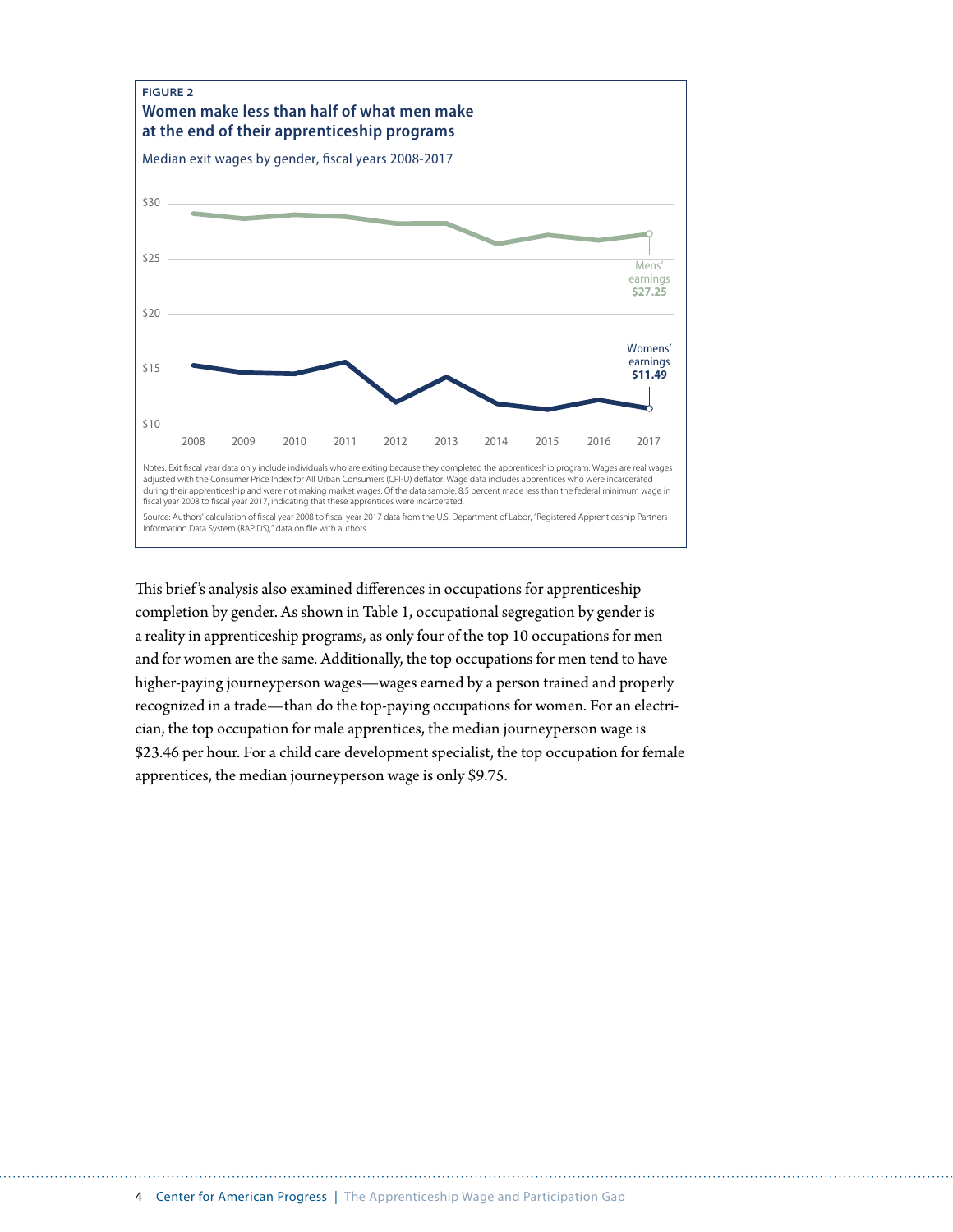### **TABLE 1 Only 4 of the top 10 occupations for male and female apprentices overlap**

The top 10 occupations for men and women exiting in fiscal years 2008-2017 and their corresponding median journeyperson wages

| <b>Top occupations</b><br>for men    | Percentage of male<br>apprentices in<br>occupation | <b>Median</b><br>journeyperson wage<br>for occupation | <b>Top occupations</b><br>for women        | Percentage of female<br>apprentices in<br>occupation | <b>Median</b><br>journeyperson wage<br>for occupation |
|--------------------------------------|----------------------------------------------------|-------------------------------------------------------|--------------------------------------------|------------------------------------------------------|-------------------------------------------------------|
| <b>Electrician</b>                   | 17.21                                              | \$23.46                                               | Child care development<br>specialist       | 17.62                                                | \$9.75                                                |
| Carpenter                            | 7.23                                               | \$22.00                                               | <b>Correction officer</b>                  | 7.87                                                 | \$19.00                                               |
| Plumber                              | 5.88                                               | \$22.00                                               | Pharmacy support staff                     | 4.98                                                 | \$14.00                                               |
| Pipe fitter (construction)           | 4.05                                               | \$25.00                                               | <b>Electrician</b>                         | 4.31                                                 | \$23.46                                               |
| <b>Construction</b><br>craft laborer | 3.84                                               | \$19.00                                               | Office manager/<br>administrative services | 3.07                                                 | \$12.00                                               |
| Sheet metal worker                   | 3.5                                                | \$24.00                                               | <b>Construction</b><br>craft laborer       | 3                                                    | \$19.00                                               |
| <b>Truck driver, heavy</b>           | 3.12                                               | \$20.00                                               | Certified nurse assistant                  | 2.81                                                 | \$11.00                                               |
| Structural steel worker              | 3.08                                               | \$27.50                                               | Cook (any industry)                        | 2.69                                                 | $$1.5*$                                               |
| <b>Correction officer</b>            | 2.7                                                | \$19.00                                               | <b>Truck driver, heavy</b>                 | 2.54                                                 | \$20.00                                               |
| Line maintainer                      | 1.9                                                | \$30.00                                               | Customer service<br>representative         | 2.14                                                 | \$15.00                                               |

Notes: \*The median wage for "Cook (any industry)" is so low because the majority of apprentices in this industry work as incarcerated apprentices at correctional institutions and therefore make less than minimum wage. Of t journeyperson wages offered by different occupational tracks within various apprenticeship programs, 13.4 percent paid less than the minimum wage, indicating that these sponsors employed incarcerated apprentices. Exit fiscal year data only include individuals who are exiting because they completed the apprenticeship program. The wage data are collected from registered apprenticeship sponsors who were active in 2017. Median journeyperson<br>wa

Source: Authors' calculation of fiscal year 2008 to fiscal year 2017 data from the U.S. Department of Labor, "Registered Apprenticeship Partners Information Data System (RAPIDS)," data on file with authors.

### Black and Hispanic participation in apprenticeships roughly mirrors these groups' participation in the labor force

In fscal year 2017, a litle more than 16 percent of those who exited apprenticeship programs identifed as Hispanic or Latino, a rate slightly lower than the share of Hispanic/Latinos in the U.S. labor force.<sup>17</sup> In 2017, 63.4 percent of individuals who completed Registered Apprenticeship programs were white, 10.7 percent were black or African American and 20.5 percent did not provide their race to their Registered Apprenticeship sponsor. Nationally, however, the U.S. population is both whiter, at 77 percent, and more black or African American, at 13.4 percent.<sup>18</sup>

One challenge in identifying trends in participation by ethnicity and race is that the share of those who do not provide their ethnicity or race has increased signifcantly over time, with 29 percent of apprentices not providing their Hispanic/non-Hispanic ethnicity in 2017—up from 3.3 percent in 2008—and 20 percent of apprentices not providing their race in 2017—up from 1.4 percent in 2008.<sup>19</sup> This likely indicates a wider issue with survey administration and a lack of reporting instead of merely an increase in the number of respondents who preferred not to disclose their ethnic or racial information. For example, the decrease in reporting could stem from unclear questions or insufficient options that fail to reflect how some participants self-identify.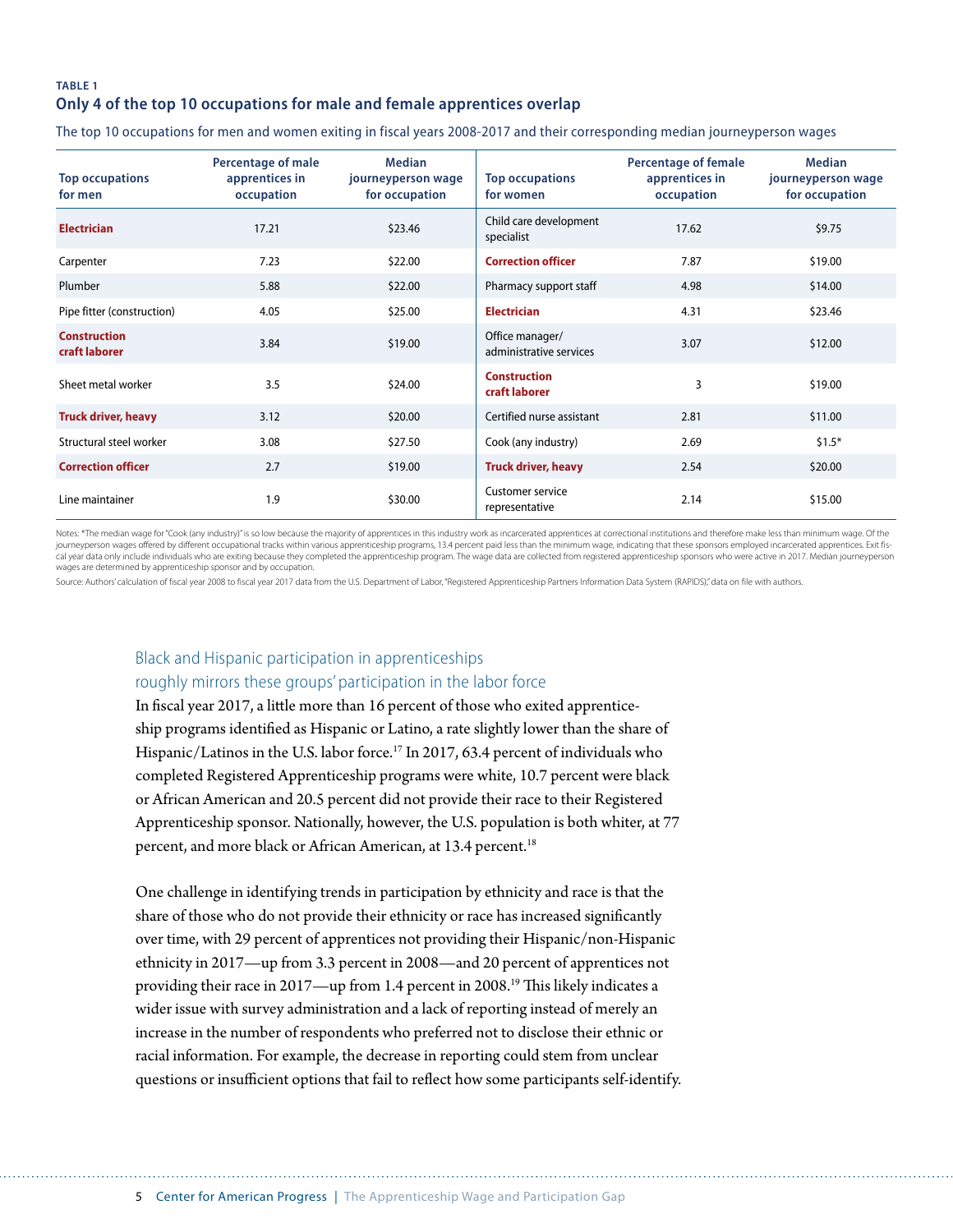This issue should be resolved in the future, as accurate data on the racial and ethnic composition of apprentices are necessary to conduct an equity analysis.



The gender composition of apprentices also varies by race and ethnicity. Black or African American women are much more likely to participate in apprenticeship programs than are black or African American men, while white, American Indian/Alaskan Native (AIAN), Native Hawaiian/Pacifc Islander, and Hispanic/Latina women are less likely to be apprentices than are their male counterparts. There are minimal differences in participation rates by gender among Asian apprentices.

6 Center for American Progress | The Apprenticeship Wage and Participation Gap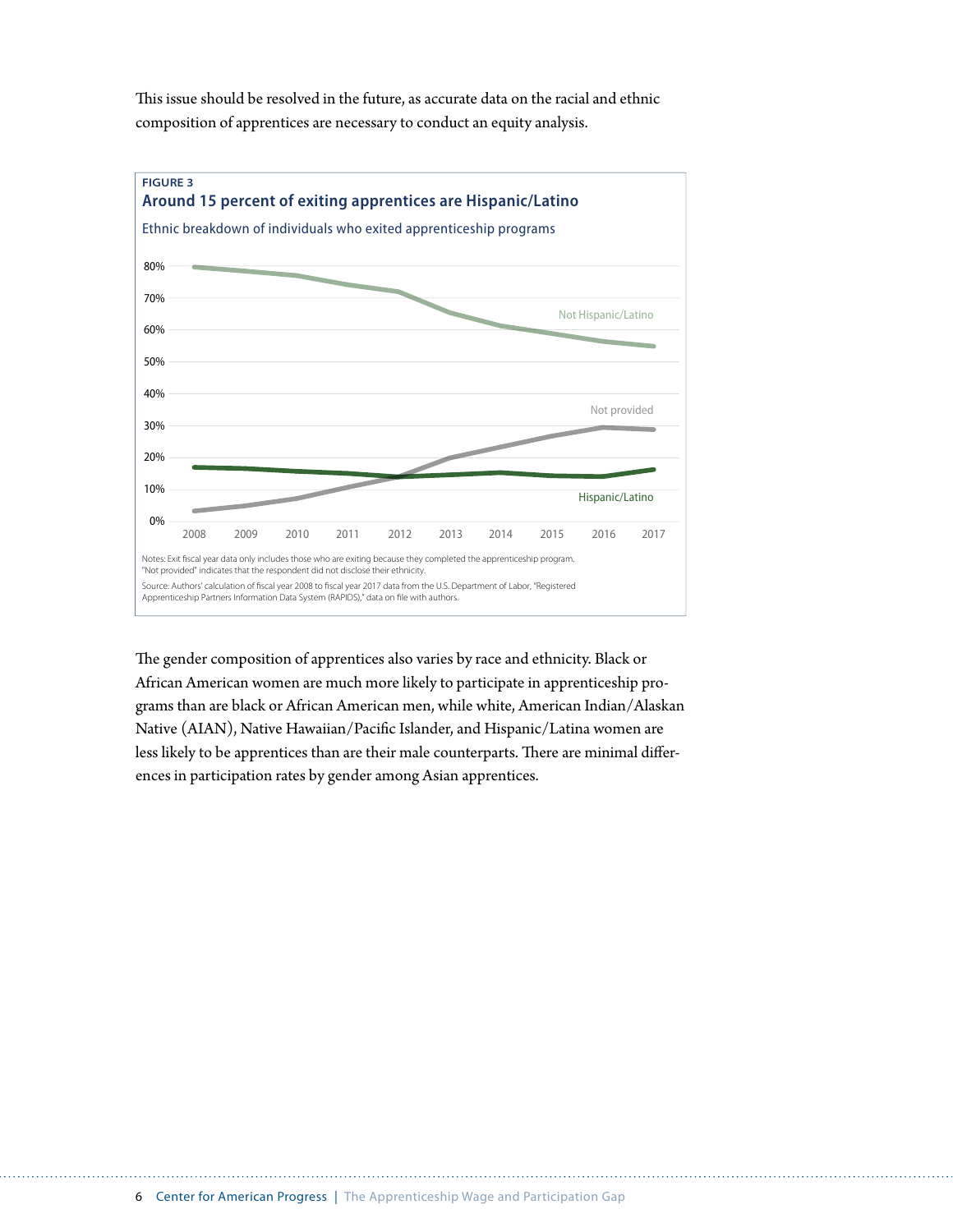### **TABLE 2 Reporting on racial demographics has decreased over time**

Race of individuals who exited apprenticeship programs

| <b>Exit fiscal</b><br>year | White | <b>Black or</b><br><b>African</b><br>American | <b>Native</b><br><b>Hawaiian</b><br>or Pacific<br>Islander | American<br>Indian or<br><b>Alaskan</b><br><b>Native</b> | Asian | <b>Not provided</b> |
|----------------------------|-------|-----------------------------------------------|------------------------------------------------------------|----------------------------------------------------------|-------|---------------------|
| 2008                       | 75.38 | 11.6                                          | 4.44                                                       | 5.79                                                     | 1.4   | 1.39                |
| 2009                       | 78.06 | 9.25                                          | 3.02                                                       | 5.8                                                      | 1.32  | 2.55                |
| 2010                       | 77.19 | 9.84                                          | 2.81                                                       | 5.15                                                     | 1.35  | 3.65                |
| 2011                       | 75.54 | 9.85                                          | 2.67                                                       | 4.58                                                     | 1.42  | 5.94                |
| 2012                       | 74.89 | 10.01                                         | 1.93                                                       | 3.92                                                     | 1.55  | 7.7                 |
| 2013                       | 72.74 | 10.04                                         | 1.35                                                       | 3.82                                                     | 1.67  | 10.38               |
| 2014                       | 68.95 | 11.4                                          | 1.38                                                       | 3.66                                                     | 1.62  | 12.99               |
| 2015                       | 66.39 | 11.04                                         | 1.37                                                       | 2.98                                                     | 1.58  | 16.65               |
| 2016                       | 64.67 | 11.92                                         | 1.42                                                       | 2.56                                                     | 1.78  | 17.65               |
| 2017                       | 63.39 | 10.73                                         | 1.36                                                       | 2.45                                                     | 1.58  | 20.49               |

Notes: Exit fiscal year data only include individuals who are exiting because they completed the apprenticeship program. Racial data include Hispanic individuals, non-Hispanic individuals, and individuals who did not disclose their ethnicity.

Source: Authors' calculation of fiscal year 2008 to fiscal year 2017 data from the U.S. Department of Labor, "Registered<br>Apprenticeship Partners Information Data System (RAPIDS)," data on file with authors.

### **TABLE 3 Racial diversity in apprenticeship programs differs by gender**

Racial breakdown by gender during exit fiscal years 2008-2017

|                                     | Women | Men   |
|-------------------------------------|-------|-------|
| Hispanic                            | 9.90  | 15.85 |
| Not Hispanic                        | 68.14 | 68.66 |
| Not provided                        | 21.96 | 15.49 |
| White                               | 66.52 | 72.54 |
| <b>Black or African American</b>    | 20.44 | 9.75  |
| Native Hawaiian or Pacific Islander | 1.35  | 2.35  |
| American Indian or Alaskan Native   | 2.21  | 4.33  |
| Asian                               | 1.88  | 1.49  |
| Not provided                        | 7.60  | 9.55  |

Notes: Data only include individuals who are exiting because they completed the apprenticeship program. Racial data includes Hispanic individuals,<br>non-Hispanic individuals and those who did not disclose their ethnicity.

Source: Authors' calculation of fiscal year 2008 to fiscal year 2017 data from the U.S. Department of Labor, "Registered Apprenticeship Partners<br>Information Data System (RAPIDS)," data on file with authors.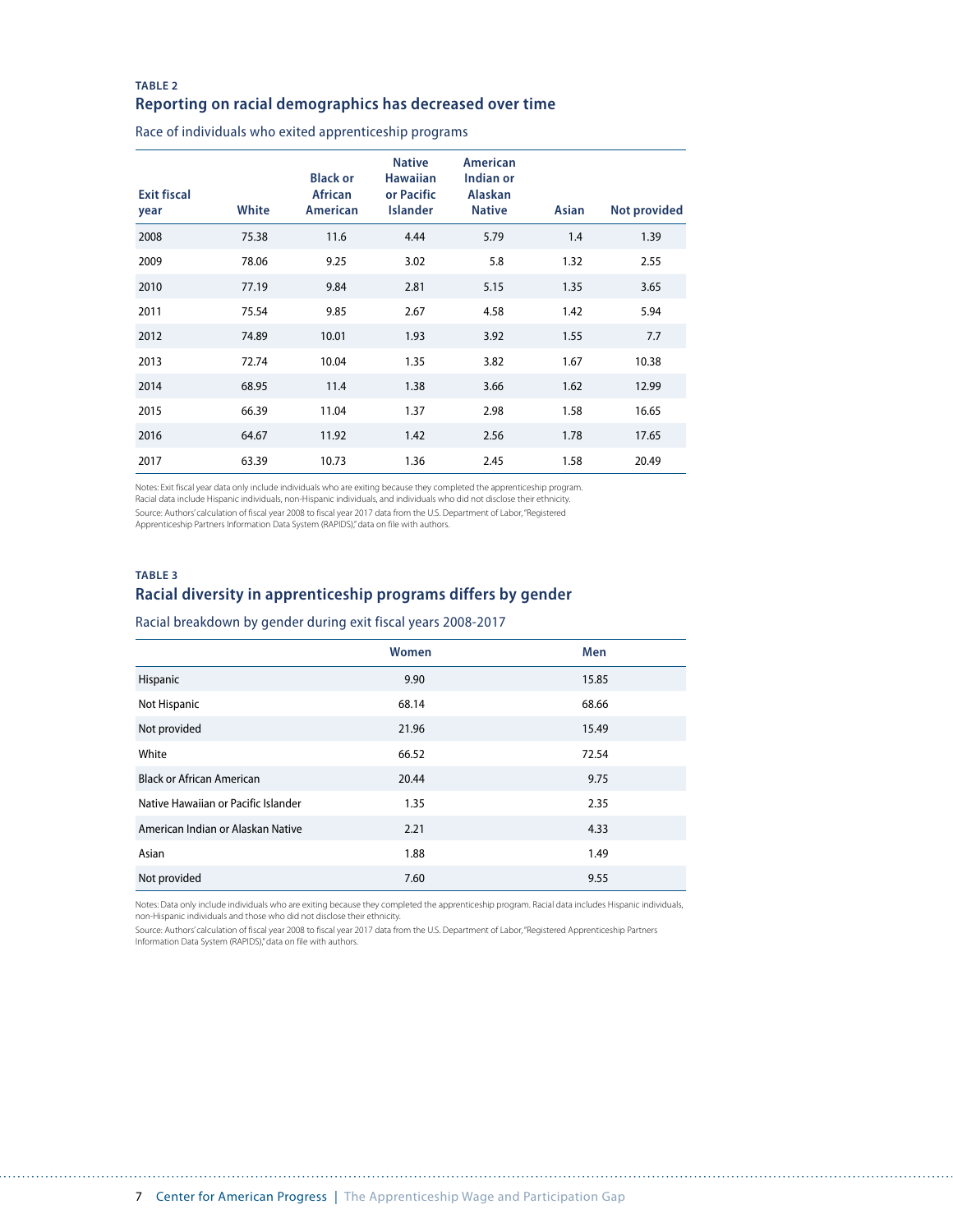### Black or African American workers make the lowest wages of all apprentices

Black or African American apprentices had the lowest exit wages of all racial and ethnic groups examined, at \$14.35 per hour in fscal 2017. White apprentices had the second-lowest earnings at \$26.14—still more than 50 percent greater than black or African American apprentices' wages. Median exit wages for completing apprentices were highest for AIAN, Native Hawaiian/Pacifc Islanders, Hispanic/Latino, and Asian apprentices—all of whom earned around \$30 per hour.

One of the reasons that wages for Hispanics/Latinos, Native Hawaiian/Pacifc Islanders, AIAN apprentices, and Asians are so much higher may be that they are more likely than black or African American and white apprentices to complete their apprenticeship programs in the West. From fscal year 2008 through fscal year 2017, exit wages for apprenticeship programs were highest in the West at \$32.50 and lowest in the South at only \$20.80. While nearly 90 percent of Native Hawaiian/Pacifc Islander apprentices completed their apprenticeship programs in the West in this time period—as did 63 percent of Hispanics/Latinos, 86 percent of AIAN apprentices, and 73 percent of Asians—25 percent of whites and 40 percent of blacks or African Americans completed their apprenticeship programs in the South.

### **TABLE 4**

### **Black apprentices make significantly less than other racial and ethnic groups upon exiting apprenticeship programs**

| <b>Exit fiscal</b><br>year | <b>Hispanic</b> | White   | <b>Black or</b><br><b>African</b><br><b>American</b> | <b>Native</b><br><b>Hawaiian</b><br>or Pacific<br><b>Islander</b> | American<br>Indian or<br><b>Alaskan</b><br><b>Native</b> | Asian   |
|----------------------------|-----------------|---------|------------------------------------------------------|-------------------------------------------------------------------|----------------------------------------------------------|---------|
| 2008                       | \$30.85         | \$27.80 | \$25.26                                              | \$30.88                                                           | \$33.75                                                  | \$30.74 |
| 2009                       | \$32.73         | \$28.01 | \$19.57                                              | \$33.51                                                           | \$38.28                                                  | \$32.30 |
| 2010                       | \$32.97         | \$28.38 | \$20.23                                              | \$38.33                                                           | \$37.94                                                  | \$32.90 |
| 2011                       | \$31.99         | \$28.21 | \$19.34                                              | \$39.50                                                           | \$35.96                                                  | \$32.46 |
| 2012                       | \$30.87         | \$28.05 | \$20.82                                              | \$37.36                                                           | \$34.71                                                  | \$31.87 |
| 2013                       | \$29.41         | \$27.73 | \$18.26                                              | \$37.00                                                           | \$32.99                                                  | \$31.35 |
| 2014                       | \$28.26         | \$25.89 | \$18.40                                              | \$30.85                                                           | \$30.29                                                  | \$30.85 |
| 2015                       | \$29.17         | \$26.36 | \$16.57                                              | \$29.14                                                           | \$30.23                                                  | \$31.12 |
| 2016                       | \$29.92         | \$26.06 | \$12.77                                              | \$31.05                                                           | \$30.68                                                  | \$31.05 |
| 2017                       | \$30.60         | \$26.14 | \$14.35                                              | \$28.28                                                           | \$31.36                                                  | \$30.81 |

Median exit wages, by race and ethnicity

Notes: Wage data only include individuals who are exiting because they completed the apprenticeship program. Racial data include Hispanic individuals, non-Hispanic individuals, and individuals who did not disclose their ethnicity. Wage data include apprentices who were incarcerated during their apprenticeship and were not making market wages. Of the data sample, 8.5 percent made less than the federal minimum wage in fiscal year 2008 to fiscal year 2017, indicating that these apprentices were incarcerated.

Source: Authors' calculation of fiscal year 2008 to fiscal year 2017 data from the U.S. Department of Labor, "Registered Apprenticeship Partners Information Data System (RAPIDS)," data on file with authors.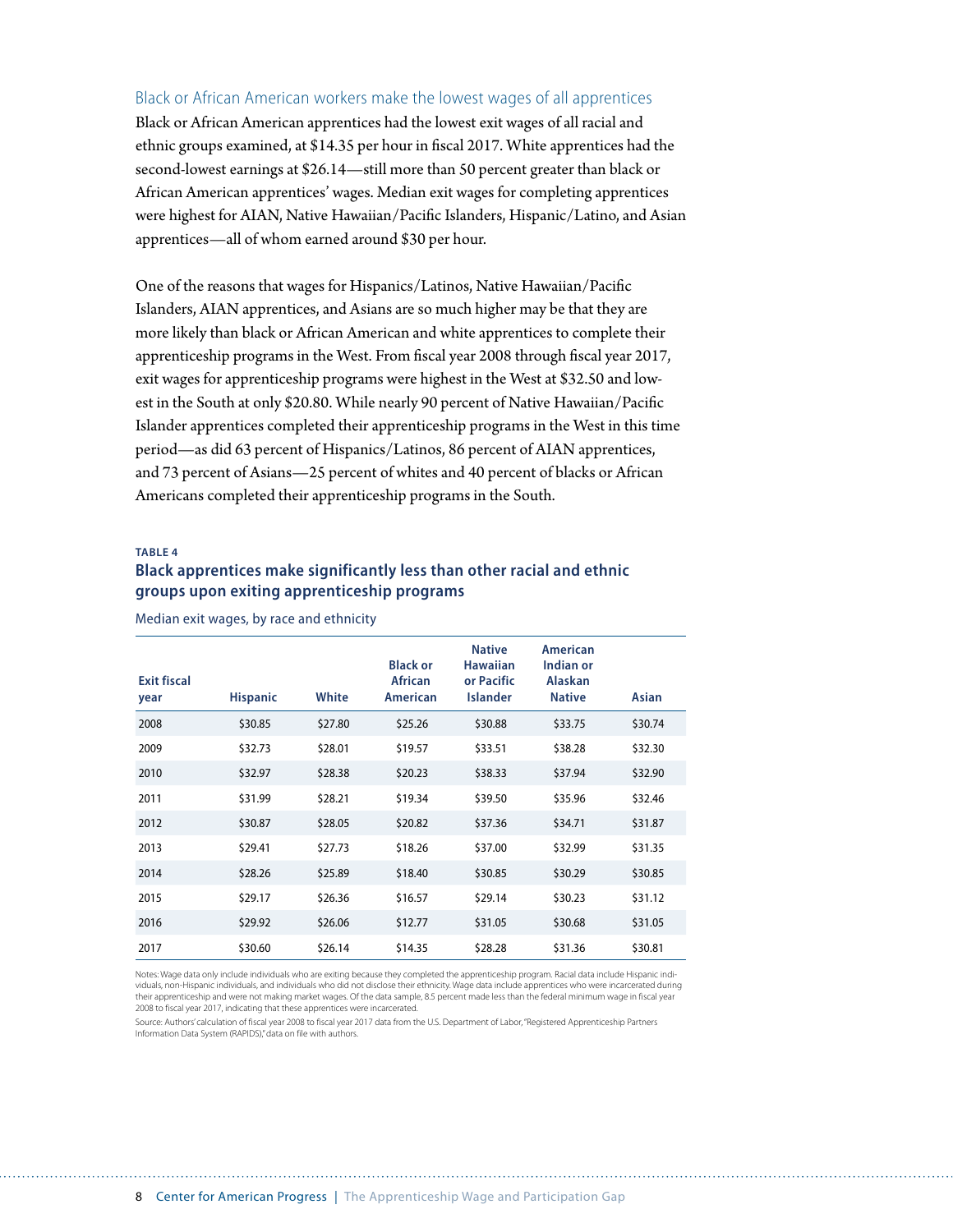

Additionally, black or African American apprentices are most likely to complete their programs while incarcerated, likely contributing to their lower median wages. Twenty-fve percent of black or African American apprentices who have completed their program make less than the minimum wage—compared with only 7 percent of white apprentices—indicating that they are incarcerated, as federal law requires that all other apprentices make at least the federal minimum wage.<sup>20</sup> Less than 4 percent of Hispanic/Latino, Native Hawaiian/Pacifc Islander, AIAN, and Asian apprentices made less than the minimum wage from fscal year 2008 to fscal year 2017.

Wages also difer by gender across races among those who complete apprenticeship programs. Black or African American; white, and Hispanic/Latina women earn the lowest wages overall, and their wages are signifcantly lower than those of women of other groups. Additionally, black or African American men earn signifcantly lower wages than do men of every other racial/ethnic group.

### Recommendations

Apprenticeship programs can and should be a broadly accessible path to good jobs that pay decent wages. However, currently, too many workers—particularly women and black or African American workers—face difficulties accessing these programs, especially the programs that pay the highest wages. As policymakers continue to make investments necessary to grow apprenticeship programs, their policies must center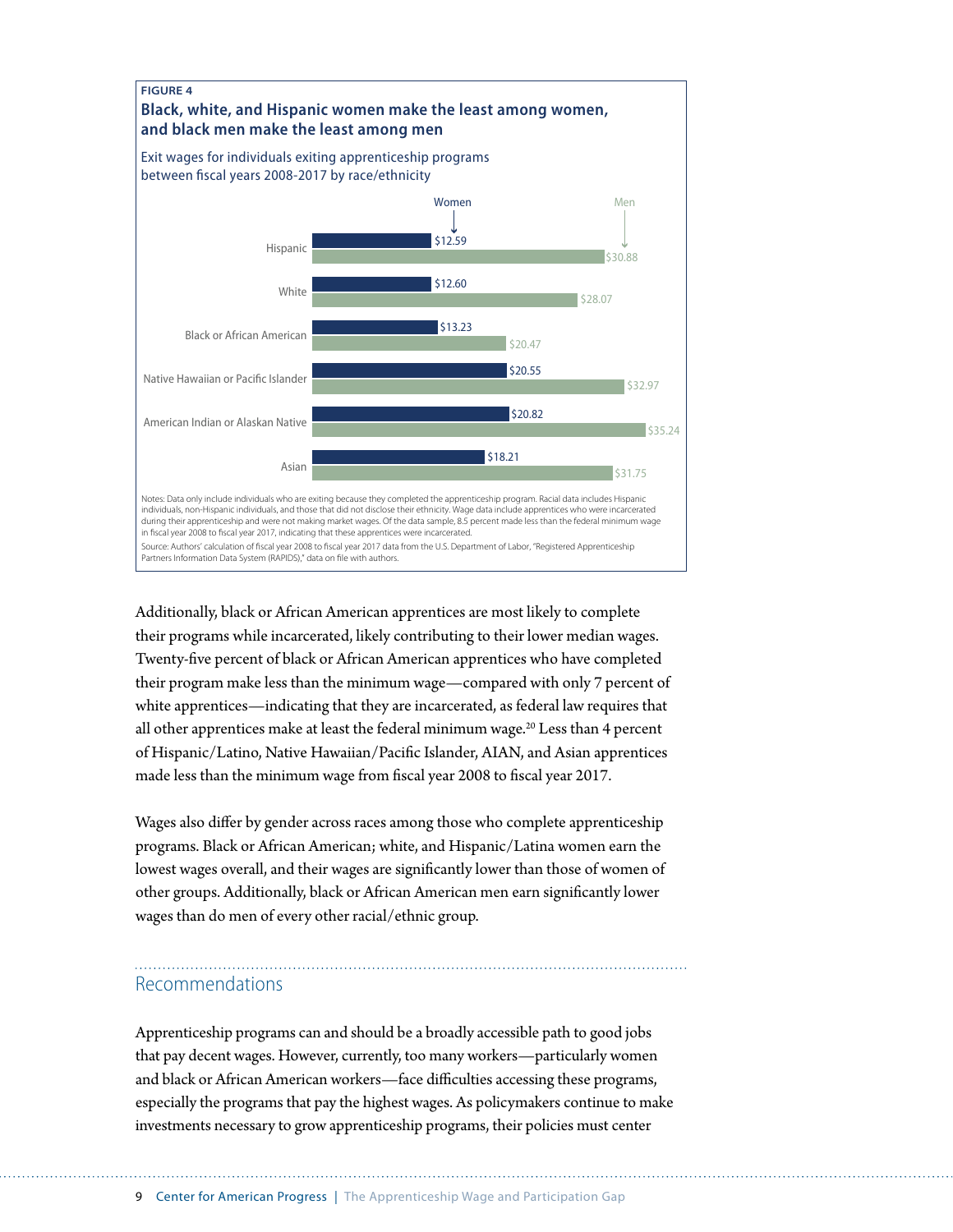around women, people of color, and other underrepresented groups to ensure equitable access. Policymakers can help facilitate that access by continuing to support equity intermediaries and other workforce intermediaries that can help with recruitment and the coordination of supportive services such as child care, transportation, and legal assistance. The Center for American Progress has called for investments in labor management-led intermediaries that can fill this role.<sup>21</sup>

Policymakers should also work to eliminate occupational segregation in apprenticeship programs, as well as ensure that women and people of color have access to apprenticeship programs in the highest-paying occupations. This analysis shows that gender wage gaps narrow signifcantly when women have access to male-dominated apprenticeship programs. Policymakers should also ensure that apprenticeship programs are required to comply with the Davis-Bacon Act and support wage progression. These policies help ensure that the highest-wage programs remain well-paying.

Furthermore, policymakers should seek to expand apprenticeships into new industries, while working to raise the wages in those industries. For example, child care and hospitality apprenticeships are popular among women, yet both industries are plagued by persistently low wages. It is not enough to expand apprenticeships into new industries; wages in historically undervalued occupations dominated by women must be raised as well. Policymakers should also ensure that incarcerated apprentices are paid at least the federal minimum wage, which can help reduce recidivism and facilitate re-entry.<sup>22</sup>

Finally, policymakers should focus on implementation and enforcement of the 2016 EEO regulations and resist efforts to weaken the labor standards governing apprenticeship programs.

# Conclusion

Apprenticeship programs equip workers with valuable in-demand skills and allow them to learn on the job while earning a decent wage. Policymakers are right to invest in this strategy and encourage more employers across the country to use apprenticeship programs to fll their open positions. However, the analysis in this issue brief shows that ensuring racial and gender equity in apprenticeships must be a central concern of policymakers and employers as they take steps to expand these programs.

*Angela Hanks is the former director of Workforce Development Policy at the Center for American Progress. Annie McGrew is a former research assistant for Economic Policy at the Center. Daniella Zessoules is a special assistant for Economic Policy at the Center.*